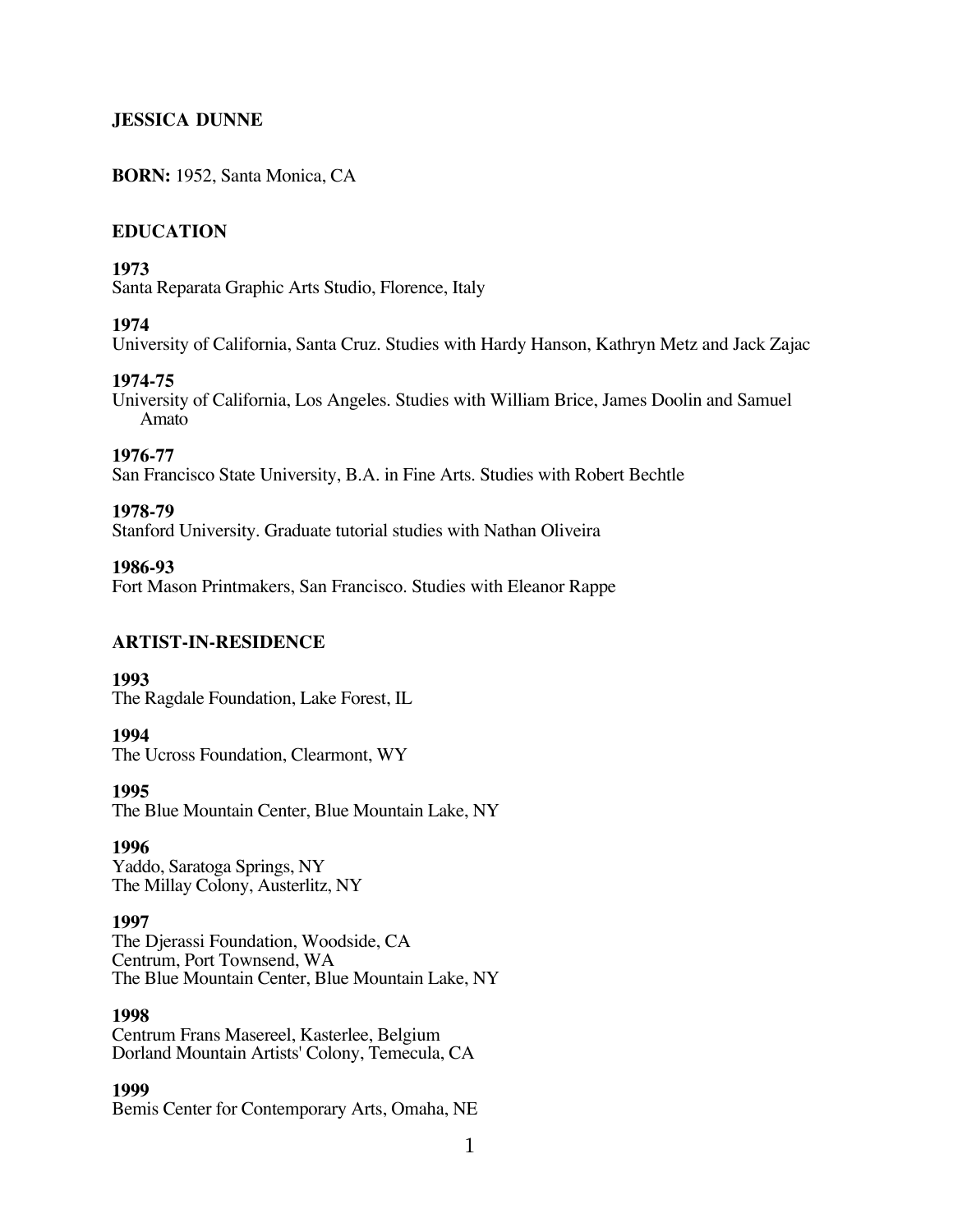## **2000**

The Dodge Foundation and the Print Council of New Jersey Saint Michael's College, Colchester, VT

## **2002**

Virginia Center for the Creative Arts, Sweet Briar, VA Weir Farm Trust, Wilton, CT

#### **2003**

The Djerassi Foundation Winter Session, Woodside, CA Jentel Artist Residency Program, Banner, WY The Ucross Foundation, Clearmont, WY

## **2004**

Fundación Valparaiso, Mojacar Playa, Spain The Robert MacNamara Foundation, Westport Island, ME

## **AWARDS**

## **1986**

Cal Expo, California State Fair, Sacramento (also 1991, 1992, 1993)

## **1991**

The San Francisco Foundation and Kala Institute. *The James D. Phelan Art Award in Printmaking* Alexandria Museum of Art, Alexandria, LA. *September Competition*, *Juror's Merit Award* The Ludwig Vogelstein Foundation, Brooklyn, NY. *Foundation Grant* Pacific Art League, Palo Alto, CA. *Pacific Prints, Best of Show*

#### **1993**

Kala Institute, Berkeley, CA. *Printmaking Fellowship*

Harper College, Palatine, IL. *17th Harper National Print and Drawing Exhibition, Award of Excellence*

University of Oklahoma, Stillwater. *Cimarron National Works on Paper*, Honorable Mention

University of North Dakota, Grand Forks. *35th North Dakota Print and Drawing Annual, Purchase Award*

San Jose Downtown Art League, San Jose, CA. *2-D Annual, Honorable Mention*

## **1994**

Pacific Art League, Palo Alto, CA. *Pacific Prints, Crown Point Press Best of Show,* and *Timothy Duran Purchase Award*

San Mateo Arts Council, Belmont, CA*. Bay Arts 1994*, *San Mateo Arts Council Award* University of Hawaii, Hilo. *Pacific States Biennial National Print Exhibition, Juror's Award* Crocker Art Museum, Sacramento, CA. *The 69th Annual Crocker-Kingsley Exhibition,* Third Place Eastern New Mexico State University, Portales. *Scene Unseen III, Honorable Mention*

#### **1995**

The Ruth Chenven Foundation, New York, NY. *Foundation Grant*

The Triton Museum of Art, Santa Clara, CA. *10th Biennial Print and Drawing Exhibition, Award of Merit*

Brand Library, Pasadena, CA. *Brand XXV Special 25th Anniversary Exhibition*, *Patron's Award*

#### **1996**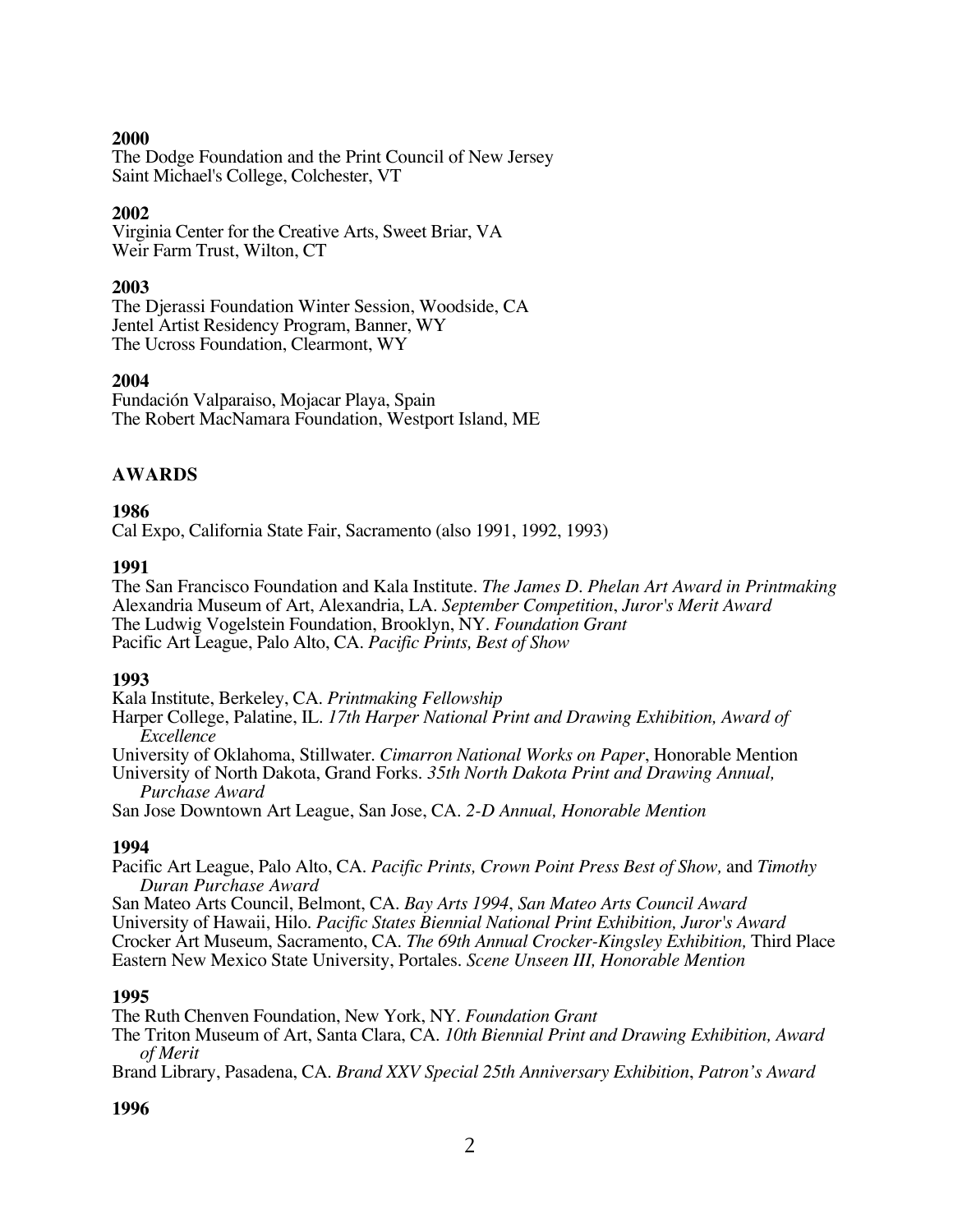Pacific Art League, Palo Alto, CA. *Pacific Prints*, *Honorable Mention*

## **1997**

Pollock-Krasner Foundation, New York, NY. *Foundation Grant 1997-98*

## **1998**

Barrett House Galleries, Poughkeepsie, NY. *Printworks '98: Works on Paper, Award* Arkansas State University, Jonesboro. *Delta National Small Prints Exhibition, Purchase Award*

## **1999**

Fort Hays State University, Hays, KS. *Great Plains National,* Juror's Award Arkansas State University, Jonesboro. *Delta National Small Prints Exhibition, Purchase Award*

## **2001**

The Print Center, Philadelphia, PA. *75th Annual Competition, Graphic Chemical and Ink Company Purchase Award*

## **2003**

Purdue University, West Lafayette, IN, *Sixty Square Inches North American Small Print Exhibition, Purchase Award* Hearst Art Gallery, St. Mary's College, Moraga, CA, *Unbounbded Vistas: Artists Interpret the Northern California Landscape, Purchase Award*

## **COMMISSIONS**

## **1992**

Macy's, San Francisco, CA, *The Great Highway I,* Commissioned painting

## **1999-2002**

Trillium Graphics, Brisbane, CA, Commissioned series of monotypes

## **2001-02**

Eastside Editions, Sonoma, CA, Commissioned series of aquatint etchings

## **SELECTED SOLO EXHIBITIONS**

#### **1984**

Swope Gallery, Santa Monica, CA, *Modern Living*

## **1987**

LIMN Gallery, San Francisco, CA, *The Teddy Series*

## **1989**

Convergence Gallery, San Francisco, CA, *Paintings and Monotypes*

## **1992**

School of Education, Stanford University, Stanford, CA, *Cityscapes*

## **1993**

California Museum of Art, Santa Rosa, CA, *Outer Sunset* Ventura College Gallery, Ventura, CA, *The Highway* Stanwood Gallery, The Hamlin School, San Francisco, CA, *Paintings, Monotypes and Etchings* Cabrillo College Gallery, Santa Cruz, CA, *The Great Highway*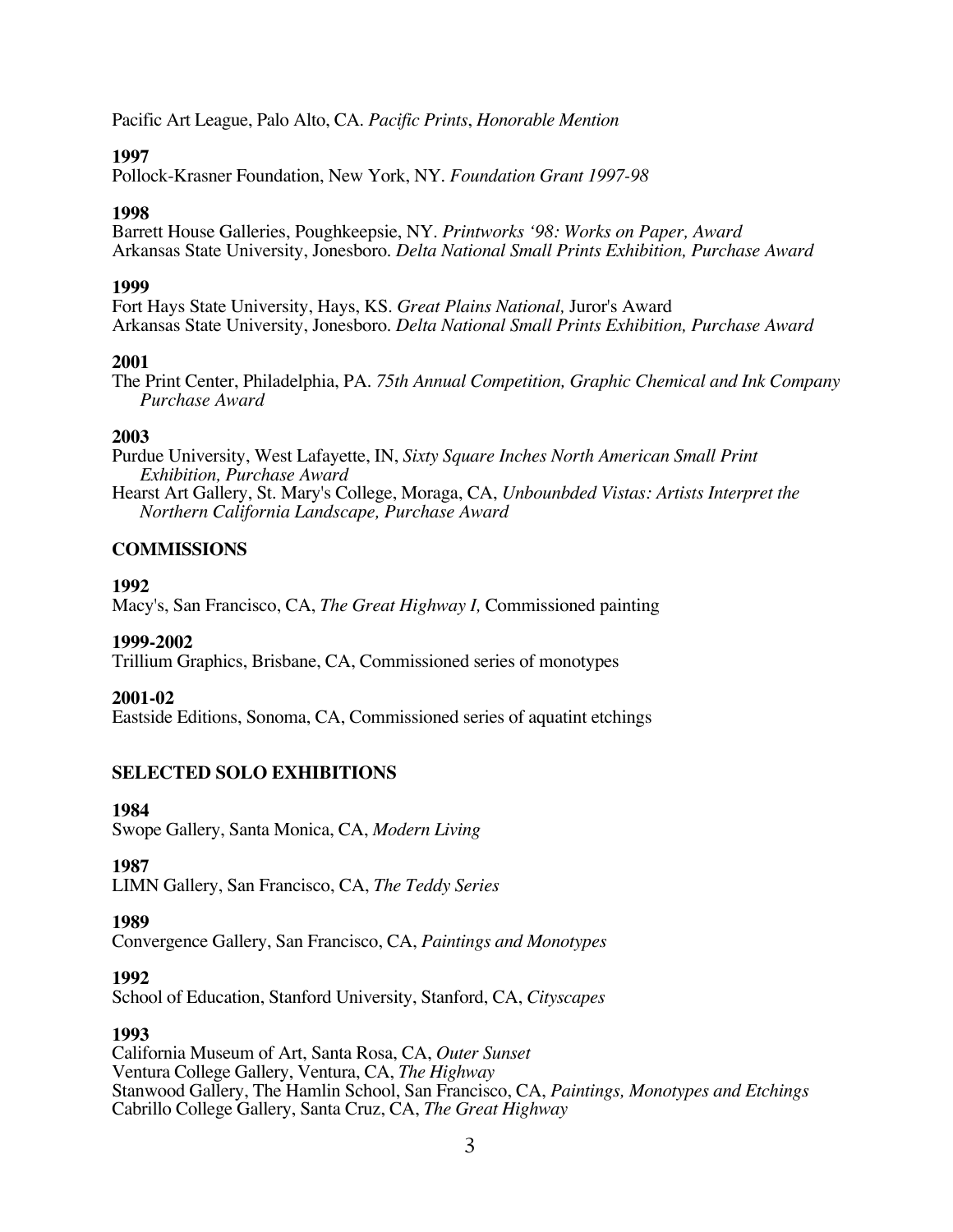## **1996**

Lane Community College, Eugene, OR, *Freeway Paintings* Merced College, Merced, CA, *Paintings, Monotypes and Etchings*

#### **1997**

Weber State University, Ogden, UT, *Urban Landscapes*

#### **1998**

The Frye Art Museum, Seattle, WA, *Jessica Dunne—Monotypes and Aquatints.* Catalogue Brand Art Center Galleries, Glendale, CA, *Paintings*

#### **1999**

Bradford Gallery, San Francisco, CA, *Towards San Francisco* Sanchez Art Center, Pacifica, CA, *New Work* Studio 1109, Sacramento, CA, *Lighting the Modern Landscape* McAllen Museum, McAllen, TX, *City Paintings*

#### **2000**

Printmaking Council of New Jersey, Somerville, *Works on Paper* Solomon-Dubnick Gallery, Sacramento, CA, *Paintings and Prints*

#### **2001**

The Atrium Gallery, San Francisco, CA, *Oil Paintings* Commonweal, Bolinas, CA

#### **2002**

The Los Gatos Museum, Los Gatos, CA

#### **2003**

Fresno Art Museum, Fresno, CA, *Jessica Dunne: Paintings and Prints*. Catalogue Triton Museum of Art, Santa Clara, CA The Flaten Art Museum, St. Olaf College, Northfield, MN

#### **2004**

The Spartanburg County Museum of Art, Spartanburg, SC

#### **SELECTED GROUP EXHIBITIONS**

#### **1975**

Fredrick Wight Gallery, University of California, Los Angeles, *Un-degreed Undergraduate Student Show*

#### **1977**

UC Extension Gallery, San Francisco, CA, *Watercolors*

#### **1978**

UC Extension Gallery, San Francisco, CA, *Watercolors*

#### **1984**

Swope Gallery, Los Angeles, CA, *Drawing the Line on '83*

#### **1985**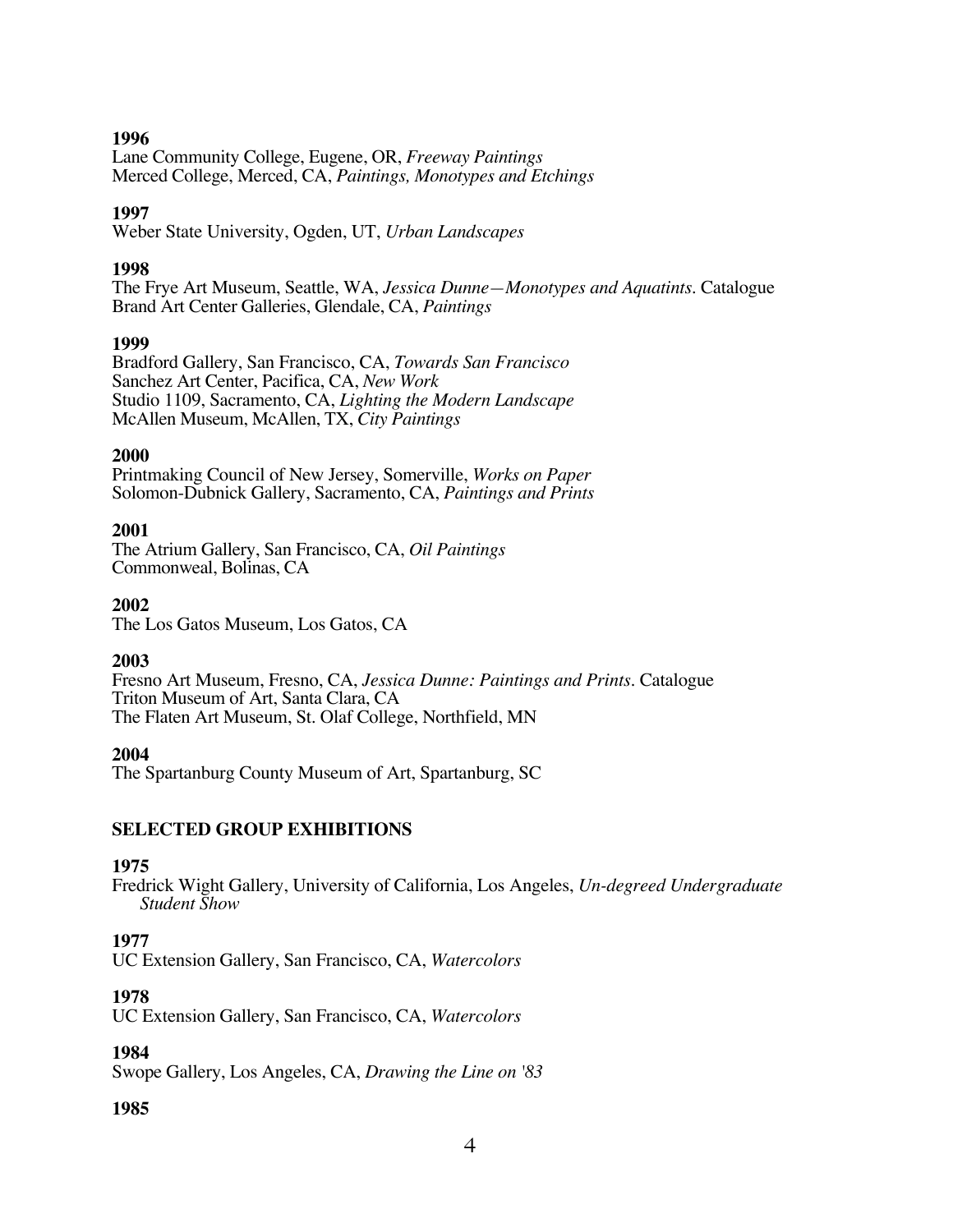LIMN Gallery, San Francisco, CA, *New Work*

## **1986**

Convergence Gallery, San Francisco, CA, *Gallery Artists* Cal Expo, California State Fair, Sacramento, *Functional Aesthetics*. Award

## **1987**

Convergence Gallery, San Francisco, CA, *Three Bay Area Artists*

## **1990**

San Mateo Arts Council, Belmont, CA, *Bay Arts '90* Berkeley Art Center, Berkeley, CA, *Exhibition 1990, Part I*

## **1991**

KALA Institute, Berkeley, CA, *Winners of the James D. Phelan Art Award in Printmaking* Lower Columbia College, Longview, WA, *Interior Motives* San Diego Art Institute, San Diego, CA, *1991 National Juried Exhibition* Alexandria Museum of Art, Alexandria, LA, *September Competition*. Award Western Montana College Gallery and Museum, Dillion, MT, *Of Times and Places* Cal Expo, California State Fair, Sacramento, *California Works*. Catalogue Lite Rail Gallery, Sacramento, CA, *Matrix International '91* Bedford Gallery, Walnut Creek, CA, *Bedford Biennial Juried Exhibition* Stanwood Gallery, The Hamlin School, San Francisco, CA, *From the Heart* San Mateo Arts Council, San Mateo, CA, *Whose Choice? Both Sides of the Abortion Issue* Gallery House, Palo Alto, CA, *Juried Exhibition '91*

## **1992**

Limn Gallery, San Francisco, CA, *The Drawing Group* Laguna Gloria Art Museum, Austin, TX, *New American Talent* (venues at the University of Houston, Downtown, and the Museums of Abilene). Catalogue Eloise Pickard Smith Gallery, University of California, Santa Cruz, *Exemplary Contemporary* L. A. Artcore, Los Angeles, CA, *Wallworks* Pacific Art League, Palo Alto, CA, *Pacific Prints*. Award; Catalogue Wiseman Gallery, Rogue Community College, Grants Pass, OR, *Vessels* San Francisco City College, San Francisco, CA, *Selections 1992* Cal Expo, California State Fair, Sacramento, *California Works*. Award Forbidden Images Gallery, San Jose, CA, *The Mask Show* Alabama State University, Montgomery, *Urban and Rural Landscapes by Four Artists*

## **1993**

Skyline College, San Bruno, CA, *Landscape* San Diego Museum of Art, San Diego, CA, *All California Juried Exhibition* Alexandria Museum of Art, Alexandria, LA, *September Competition* The Triton Museum of Art, Santa Clara, CA, *9th Biennial Print and Drawing Competition* Cal Expo, California State Fair, Sacramento, *California Works*. Catalogue San Jose Downtown Art League, San Jose, CA, *2-D Annual*. Award University of North Dakota, Grand Forks, *35th North Dakota Print and Drawing Annual*. Award Koret Gallery, Albert Schultz Jewish Community Center, Palo Alto, CA, *Works on Paper '93* University of Wisconsin-Parkside, Kenosha, *7th Parkside National Small Print Exhibition* East Tennessee State University, Johnson City, *Positive/Negative IX Exhibition* Columbia College, Columbia, MO, *14th Annual Paper in Particular National Exhibition* Harleen and Allen Fine Art, San Francisco, CA, *Five Printmakers* Oklahoma State University, Stillwater, *Cimarron National Works on Paper*. Award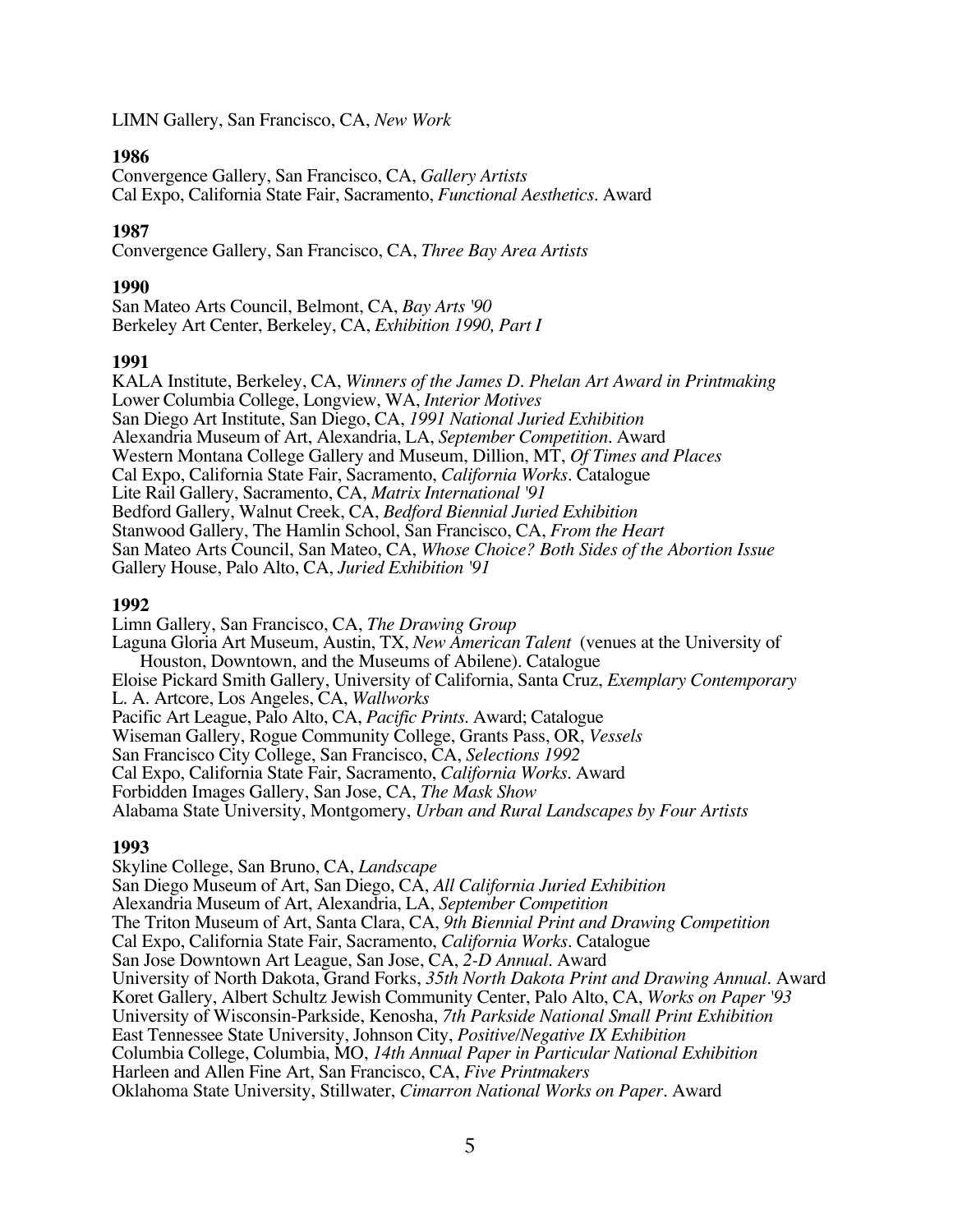Harper College, Palatine, IL, *17th Harper National Print and Drawing Exhibition*. Award; Catalogue

#### **1994**

Office of The Mayor, City Hall, San Francisco, CA, *Recent Acquisitions of the Achenbach Foundation for Graphic Arts* Palo Alto Cultural Center, Palo Alto, CA, *The Contemporary Tea Bowl*. Brochure The California Museum of Art, Santa Rosa, *Recent Acquisitions* The University of California at Berkeley Museum at Blackhawk, Danville, CA, *Printmaking Possibilities* The Triton Museum of Art, Santa Clara, CA, *California Printmakers* The California Museum of Art, Santa Rosa, *Objects, However Humble* Modesto Junior College, Modesto, CA, *Five New Realities* Butterfield and Butterfield, San Francisco, CA, *Kala Institute Twenty Year Anniversary Show* Kala Institute, Berkeley, CA, *1993 Fellowship Recipients* San Francisco Women Artists, San Francisco, CA, *California Women Artists* University of Oregon, Eugene, *Landscape/Cityscape* Eastern New Mexico State University, Portales, *Scene-Unscene* Pacific Art League, Palo Alto, CA, *Pacific Prints* Crocker Art Museum, Sacramento, CA, *The 69th Annual Crocker-Kingsley Exhibition*. Award; Catalogue Northeast Missouri State University, Kirksville, *Sixth Annual National Art Competition* University of Hawai`i, Hilo, *1994 Pacific States Biennial National Print Exhibition* Fairfield Civic Arts Center, Fairfield, CA, *Jessica Dunne and Ethel Herst* Banaker Gallery, San Francisco, CA, *Four Printmakers* One West Contemporary Center, Fort Collins, CO, *Women Printmakers* University of Hawai`i, Hilo, *Pacific States Biennial National Print Exhibition* South of Market Cultural Center, San Francisco, CA, *Selections 1994*. Catalogue San Mateo County Arts Council, Belmont, CA, *Bay Arts 1994* Eastern New Mexico State University, Portales, *Scene Unseen III*. Award Gallery 57, Fullerton, CA, *Small Extravagances*

## **1995**

University of Hawai`i, Hilo, *1995 Pacific Rim International Print Exhibition* The Triton Museum of Art, Santa Clara, CA, *10th Biennial Print and Drawing Exhibition*. Award Pro Arts, Oakland, CA, *Impressions: The Medium Extended* Center for the Visual Arts, Oakland, CA, *The Last Frontier* University of Wisconsin-Parkside, Kenosha, *Ninth Parkside National Print Exhibition* South of Market Cultural Center Gallery, San Francisco, CA, *Selections 1995* Koret Center, Palo Alto, CA, *Works on Paper '95* J. J. Brookings Gallery, San Francisco, CA, *Kala Institute Award Winners 1985-1995* Brand Library, Pasadena, CA, *Brand XXV Special 25th Anniversary Exhibition*. Award Bayfront Gallery, Cowell Theater, San Francisco, CA, *California Dreaming* Berkeley Art Center Association, Berkeley, CA, *Eleventh Annual Exhibition*

#### **1996**

Yerba Buena Center for the Arts, San Francisco, CA, *Kala Institute Fellowship Recipients' Exhibition* University of Wisconsin-Parkside, Kenosha, *Tenth Parkside National Print Exhibition* Allentown Art Museum, Allentown, PA, *25th Juried Show* Pacific Art League, Palo Alto, CA, *Pacific Prints*. Award Downey Museum of Art, Downey, CA, *All California, All Media* Gallery Route One, Point Reyes Station, CA, *1996 Exhibition* Bank of America World Concourse, San Francisco, CA, *Beyond Boundaries Preview Exhibition*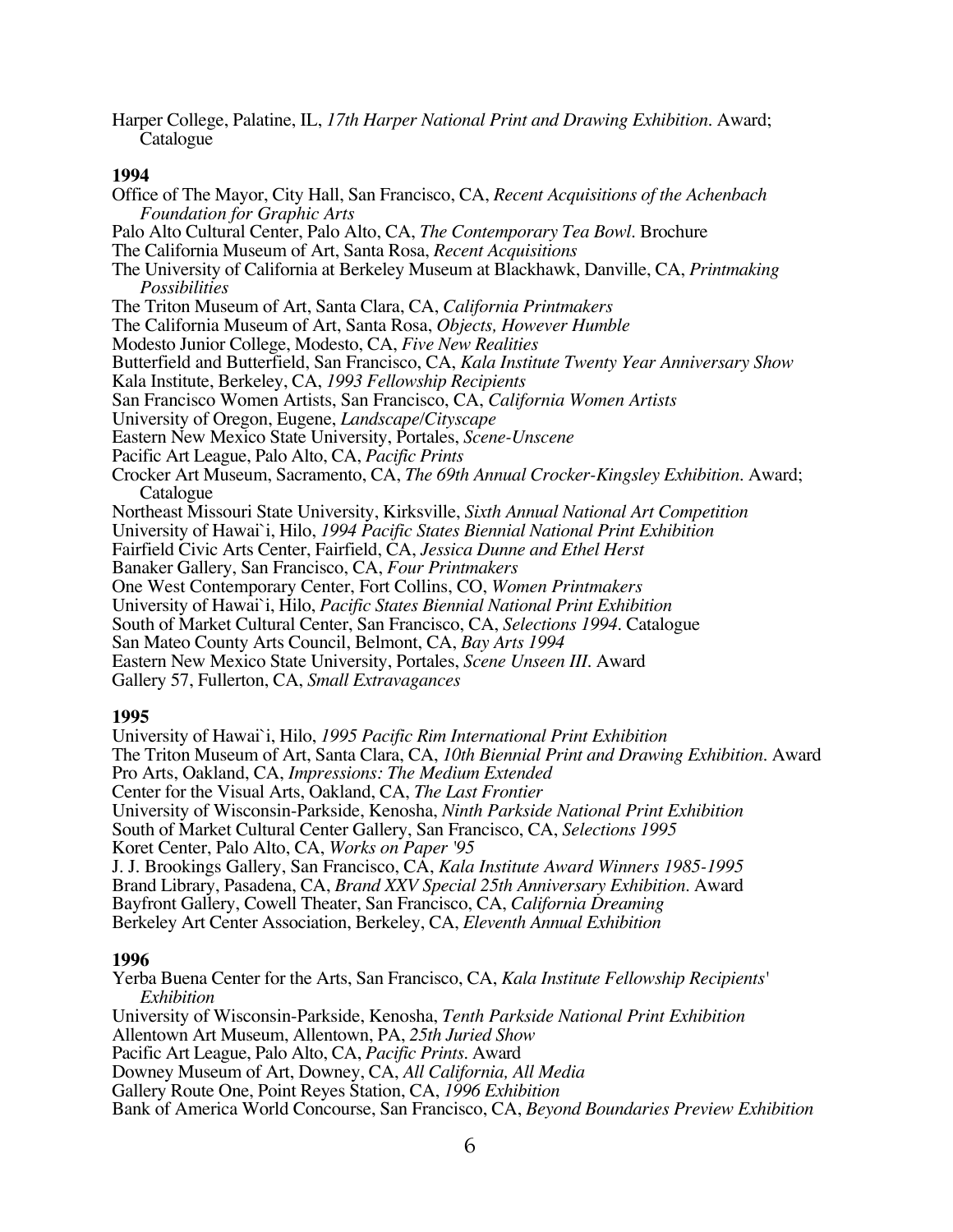Laband Art Gallery, Loyola Marymount University, Los Angeles, CA, *Los Angeles Printmaking Society 14th National Exhibition*. Catalogue

San Jose Institute of Contemporary Art, San Jose, CA, *Masters of the Medium: Printmakers from Kala Institute*

#### **1997**

Eloise Pickard Smith Gallery, University of California, Santa Cruz, *Exemplary Contemporary* San Francisco Art Commission Gallery, San Francisco, CA, *Switchstance* Richmond Art Center, Richmond, CA, *Beyond Boundaries* Matrix Gallery, Sacramento, CA, *Matrix International 1997* Cal Expo, California State Fair, Sacramento, *California Works*

#### **1998**

Graphic Arts Center, Ljubljana, Slovenia, *Agart World Print Festival*

Maryino Palace, Kursk, Russia, *Vladimir Kizilov Foundation Annual Exhibition*

The Triton Museum of Art, Santa Clara, CA, *California Landscapes—An Urban/Rural Dialogue.* Brochure

University of Hawai`i, Hilo, *Pacific States Biennial Print Exhibition*

- Academy of Art College Gallery, San Francisco, CA, *California Printmakers*
- South of Market Cultural Center Gallery, San Francisco, CA, *Printmaking Possibilities*

Center for the Visual Arts, Oakland, CA, *The Light is Different in California*

Terrain Gallery, San Francisco, CA, *The Ocean*

Barrett House Galleries, Poughkeepsie, NY, *Printworks '98: Works on Paper*. Award

Arkansas State University, Jonesboro, *Delta National Small Prints Exhibition*. Award

## **1999**

Palo Alto Art Center, Palo Alto, CA, *Artists' Pages: Selections from the Djerassi Foundation Artist-in-Residence Program*

Der Zaaijer, Amsterdam, the Netherlands, *Faultlines/Watermarks: California/ Amsterdam* (also with venues at Raadhuis te Heemstede, Amsterdam; The Atrium 600 Townsend, San Francisco, CA; and Fetterly Gallery, Vallejo, CA)

Berkeley Art Center Association, Berkeley, CA, *15th National Juried Exhibition—Works on Paper* Fort Hays State University, Hays, KS, *Great Plains National*. Award

University of Hawai`i, Hilo, *1999 Pacific Rim International Print Exhibition*. Catalogue

Arkansas State University, Jonesboro, *Delta National Small Prints Exhibition*. Catalogue

#### **2000**

Arkansas State University, Jonesboro, *2000 Delta National Small Prints Exhibition*

Yerba Buena Center for the Arts, San Francisco, CA, and Track 16 Gallery, Santa Monica, CA, *Surf Trip*

Olive Hyde Gallery, Fremont, CA, *Point of View—Three Artists Look at the Landscape* Pacific Art League, Palo Alto, CA, *Pacific Prints 2000*. Catalogue

## **2001**

The Holter Museum of Art, Helena, MT, *ANA 2001* San Francisco Art Commission Gallery, San Francisco, CA, *Artists' Pages: Selections from the Djerassi Foundation Artist-in-Residence Program* Boston University Art Gallery, Boston, MA, *Boston Printmakers' Society Juried Exhibition* The Print Center, Philadelphia, PA, *75th Annual Competition*. Award; Catalogue

Solomon Dubnick Gallery, Sacramento, CA, *Anniversary Exhibition*

## **2002**

National Museum of Belarus, Minsk, Belarus, *Kala in Belarus*. Catalogue Kala Institute, Berkeley, CA, *Solos: The Contemporary Monoprint*